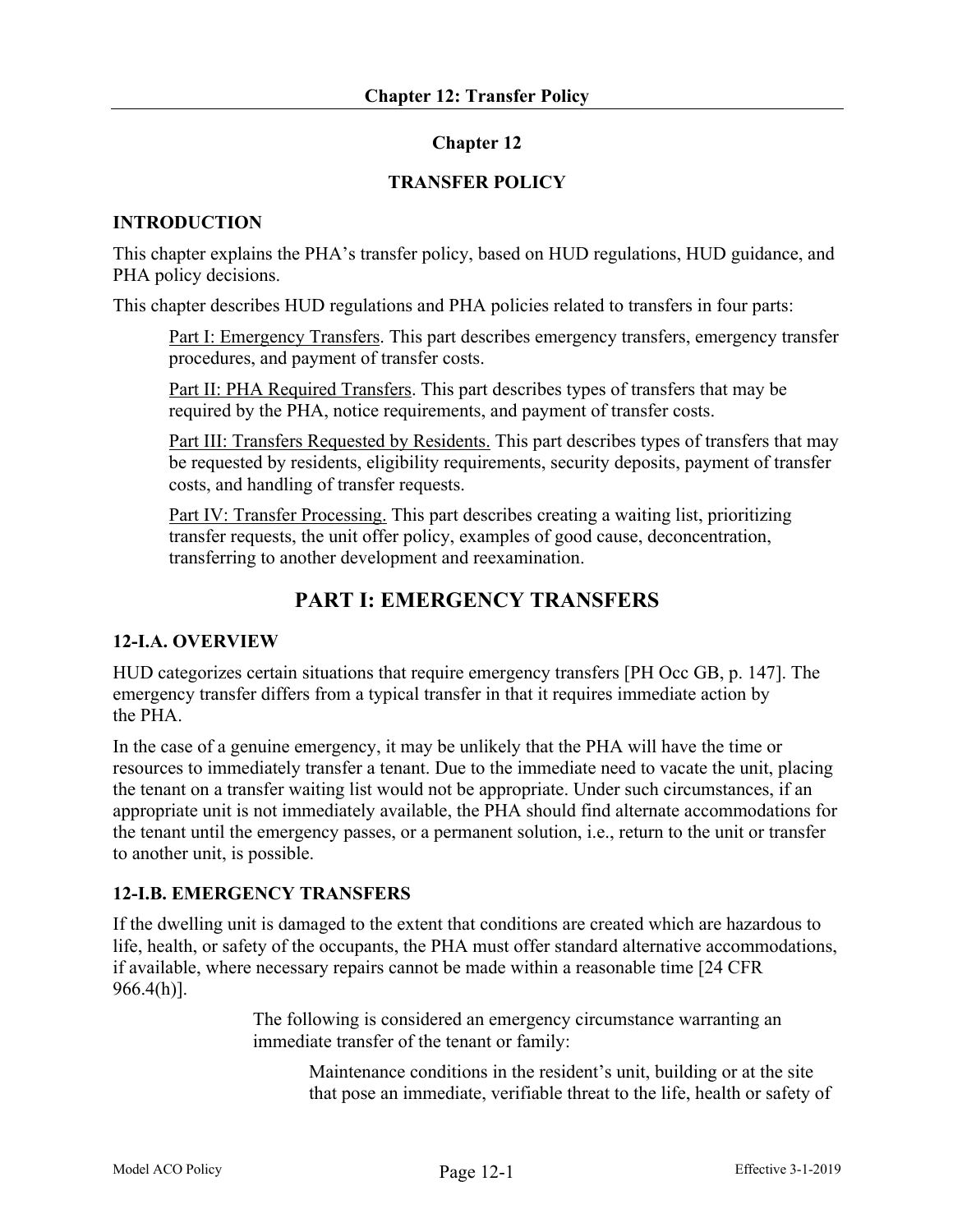# **Chapter 12: Transfer Policy**

the resident or family members that cannot be repaired or abated within 24 hours. Examples of such unit or building conditions would include: a gas leak; no heat in the building during the winter; no water; toxic contamination; and serious water leaks.

# **12-I.C. EMERGENCY TRANSFER PROCEDURES**

If the transfer is necessary because of maintenance conditions, and an appropriate unit is not immediately available, the PHA will provide temporary accommodations to the tenant by arranging for temporary lodging at a hotel or similar location. If the conditions that required the transfer cannot be repaired, or the condition cannot be repaired in a reasonable amount of time, the PHA will transfer the resident to the first available and appropriate unit after the temporary relocation. Emergency transfers are mandatory for the tenant.

# **12-I.D. COSTS OF TRANSFER**

The PHA will bear the reasonable costs of temporarily accommodating the tenant and of long term transfers, if any, due to maintenance conditions when the HA deems necessary.

The reasonable cost of transfers includes not just the cost of packing, moving, and unloading, but also the cost of disconnecting and reconnecting any existing resident-paid services such as utilities and cable services,

The PHA will establish a moving allowance based on the typical costs in the community of packing, moving and unloading, as well as the costs of disconnecting and reconnecting existing resident-paid services. To establish typical costs, the PHA will collect information from companies in the community that provide these services.

The PHA will reimburse the family for eligible out-of-pocket moving expenses up to the PHA's established moving allowance.

# **PART II: PHA REQUIRED TRANSFERS**

# **12-II.A. OVERVIEW**

HUD regulations regarding transfers are minimal, leaving it up to the PHA to develop reasonable transfer policies.

The PHA may require that a resident transfer to another unit under some circumstances. For example, the PHA may require a resident to transfer to make an accessible unit available to a disabled family. The PHA may also transfer a resident in order to maintain occupancy standards based on family composition. Finally, a PHA may transfer residents in order to demolish or renovate the unit.

A transfer that is required by the PHA is an adverse action, and is subject to the notice requirements for adverse actions [24 CFR  $966.4(e)(8)(i)$ ].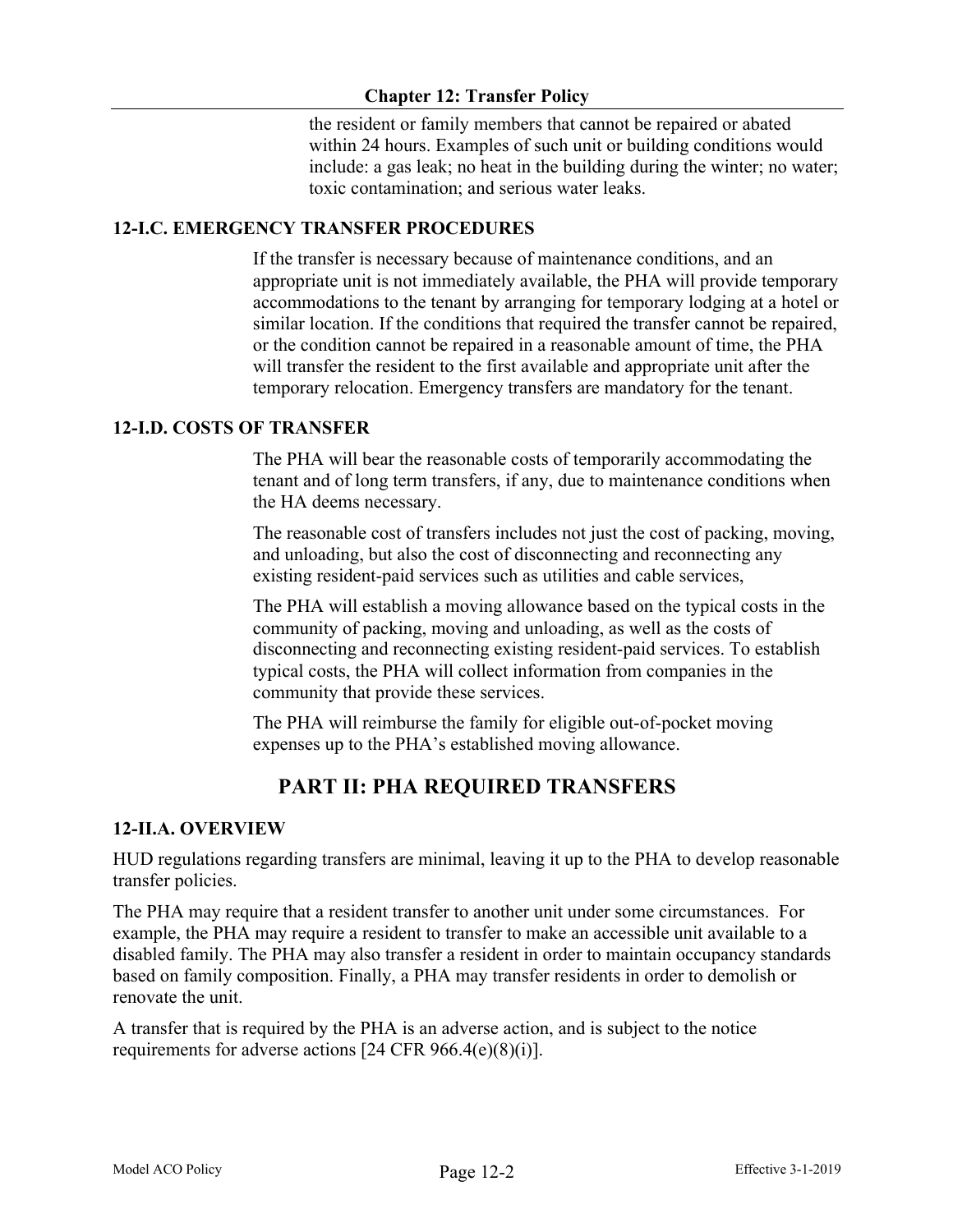# **12-II.B. TYPES OF PHA REQUIRED TRANSFERS**

The types of transfers that may be required by the PHA, include, but are not limited to, transfers to make an accessible unit available for a disabled family, transfers to comply with occupancy standards, transfers for demolition, disposition, revitalization, or rehabilitation, and emergency transfers as discussed in Part I of this chapter.

Transfers required by the PHA are mandatory for the tenant.

#### **Transfers to Make an Accessible Unit Available**

When a family is initially given an accessible unit, but does not require the accessible features, the PHA may require the family to agree to move to a non-accessible unit when it becomes available [24 CFR 8.27(b)].

> When a non-accessible unit becomes available, the PHA will transfer a family living in an accessible unit that does not require the accessible features, to an available unit that is not accessible. The PHA may wait until a disabled resident requires the accessible unit before transferring the family that does not require the accessible features out of the accessible unit.

### **Occupancy Standards Transfers**

The PHA will transfer a family when the family size has changed and the family is now too large (overcrowded) or too small (over-housed) for the unit occupied.

For purposes of the transfer policy, overcrowded and over-housed are defined as follows:

*Overcrowded*: the number of household members exceeds the maximum number of persons allowed for the unit size in which the family resides, according to the chart in Section 5-I.B. Unit will be offered in the same site when possible.

*Over*-h*oused:* the family no longer qualifies for the bedroom size in which they are living based on the PHA's occupancy standards as described in Section 5-I.B.

The PHA may transfer a family who was initially placed in a unit in which the family was over-housed to a unit of an appropriate size based on the PHA's occupancy standards, when the PHA determines there is a need for the transfer.

The PHA may elect not to transfer an over-housed family in order to prevent vacancies.

A family that is required to move because of family size will be advised by the PHA that a transfer is necessary and that the family has been placed on the transfer list.

Families that request and are granted an exception to the occupancy standards (for either a larger or smaller size unit) in accordance with the policies in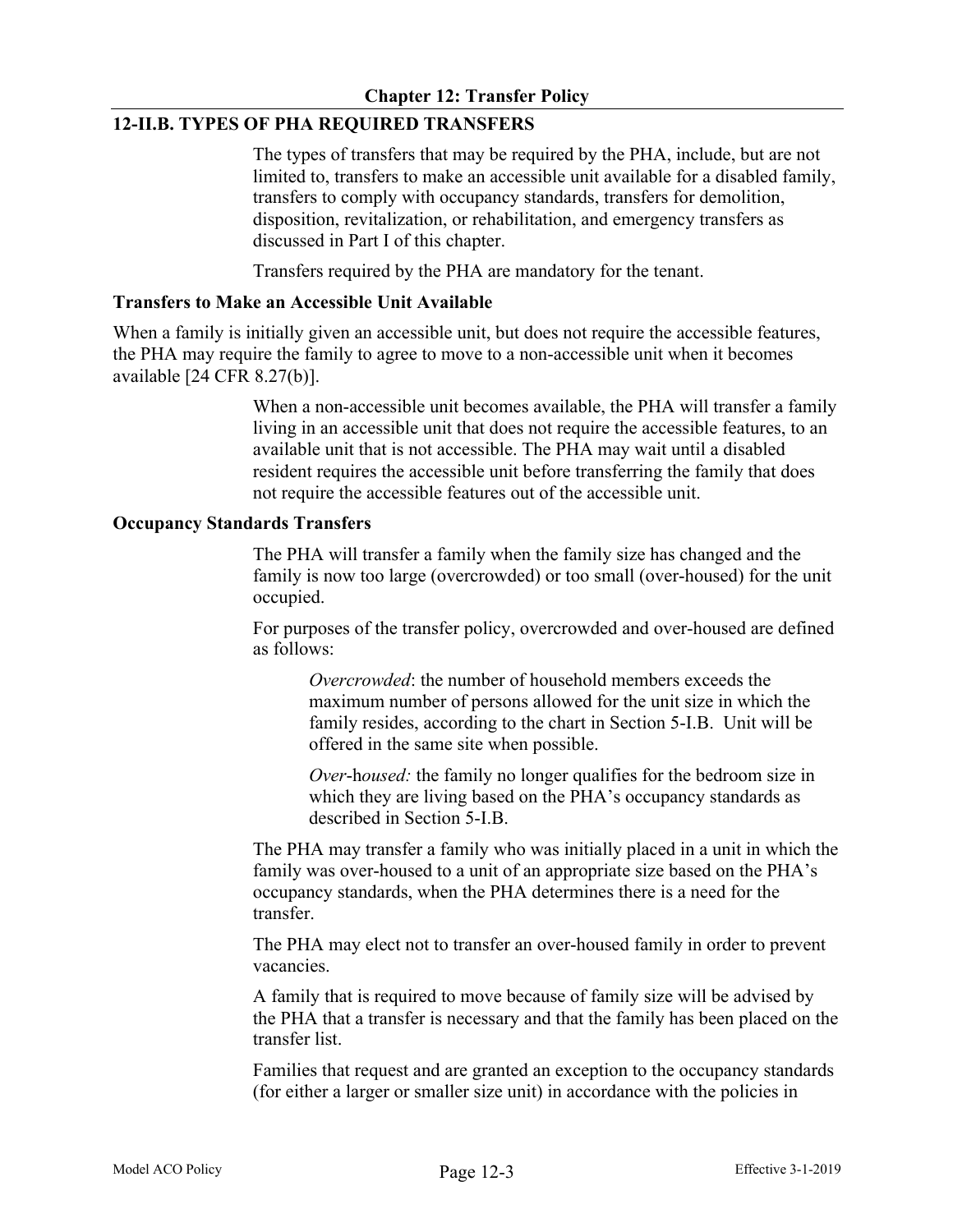Section 5-I.C. will only be required to transfer if it is necessary to comply with the approved exception.

### **Demolition, Disposition, Revitalizations, or Rehabilitation Transfers**

The PHA will relocate a family when the unit or site in which the family lives is undergoing major rehabilitation that requires the unit to be vacant, or the unit is being disposed of or demolished. The PHA's relocation plan may or may not require transferring affected families to available public housing units.

If the relocation plan calls for transferring public housing families to other public housing units, affected families will be placed on the transfer list.

In cases of revitalization or rehabilitation, the family will be offered a permanent transfer to a new unit when a size appropriate unit is available.

# **12-II.C. ADVERSE ACTION [24 CFR 966.4(e)(8)(i)]**

A PHA required transfer is an adverse action. As an adverse action, the transfer is subject to the requirements regarding notices of adverse actions. If the family requests a grievance hearing within the required timeframe, the PHA may not take action on the transfer until the conclusion of the grievance process.

### **12-II.D. COST OF TRANSFER**

The PHA will bear the reasonable costs of transfers that the PHA requires, except that residents will be required to bear the cost of occupancy standards transfers.

The reasonable costs of transfers include the cost of packing, moving, and unloading.

The PHA will establish a moving allowance based on the typical costs in the community of packing, moving, and unloading. To establish typical costs, the PHA will collect information from companies in the community that provide these services.

The PHA will reimburse the family for eligible out-of-pocket moving expenses up to the PHA's established moving allowance.

# **PART III: TRANSFERS REQUESTED BY TENANTS**

#### **12-III.A. OVERVIEW**

HUD provides the PHA with discretion to consider transfer requests from tenants. The only requests that the PHA is required to consider are requests for reasonable accommodation. All other transfer requests are at the discretion of the PHA. To avoid administrative costs and burdens, this policy limits the types of requests that will be considered by the PHA.

Some transfers that are requested by tenants should be treated as higher priorities than others due to the more urgent need for the transfer.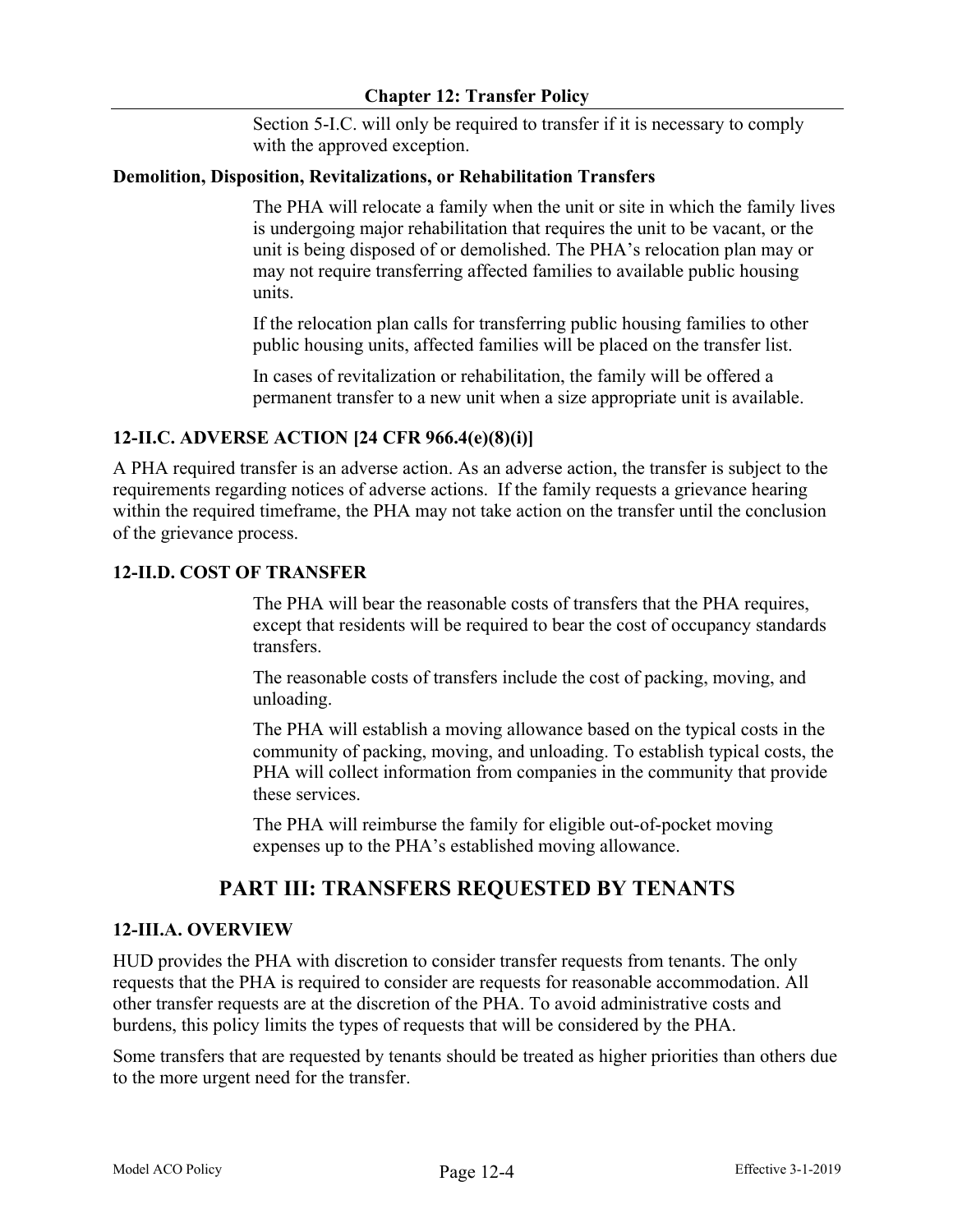# **12-III.B. TYPES OF RESIDENT REQUESTED TRANSFERS**

The types of requests for transfers that the PHA will consider are limited to requests for transfers to alleviate a serious or life threatening medical condition, transfers due to a pattern of threat (physical harm or criminal activity) towards a member of the household, reasonable accommodation, transfers to a different unit size as long as the family qualifies for the unit according to the PHA's occupancy standards, and transfers to a location closer to employment. No other transfer requests will be considered by the PHA.

The PHA will consider the following as high priority transfer requests:

When a transfer is needed to alleviate verified medical problems of a serious or life-threatening nature

When there has been a verified threat of physical harm or criminal activity. Such circumstances may, at the PHA's discretion, include an assessment by law enforcement indicating that a family member is the actual or potential victim of a criminal attack, retaliation for testimony, a hate crime, or domestic violence, dating violence, sexual assault, or stalking.

When a family requests a transfer as a reasonable accommodation. Examples of a reasonable accommodation transfer include, but are not limited to, a transfer to a first floor unit for a person with mobility impairment, or a transfer to a unit with accessible features

The PHA will consider the following as regular priority transfer requests:

When a family requests a larger bedroom size unit even though the family does not meet the PHA's definition of overcrowded, as long as the family meets the PHA's occupancy standards for the requested size unit

When any adult member of the household is employed for at least six months, has no reliable transportation, and public transportation is not adequate

Transfers requested by the tenant are considered optional for the tenant and will only be granted if the HA has adequate accommodations requested by the tenant.

The PHA will not consider a reason for transfer for the following:

The tenant or members of household is not getting along with neighbors and/or PHA staff

The tenant doesn't feel that it is a "safe neighborhood"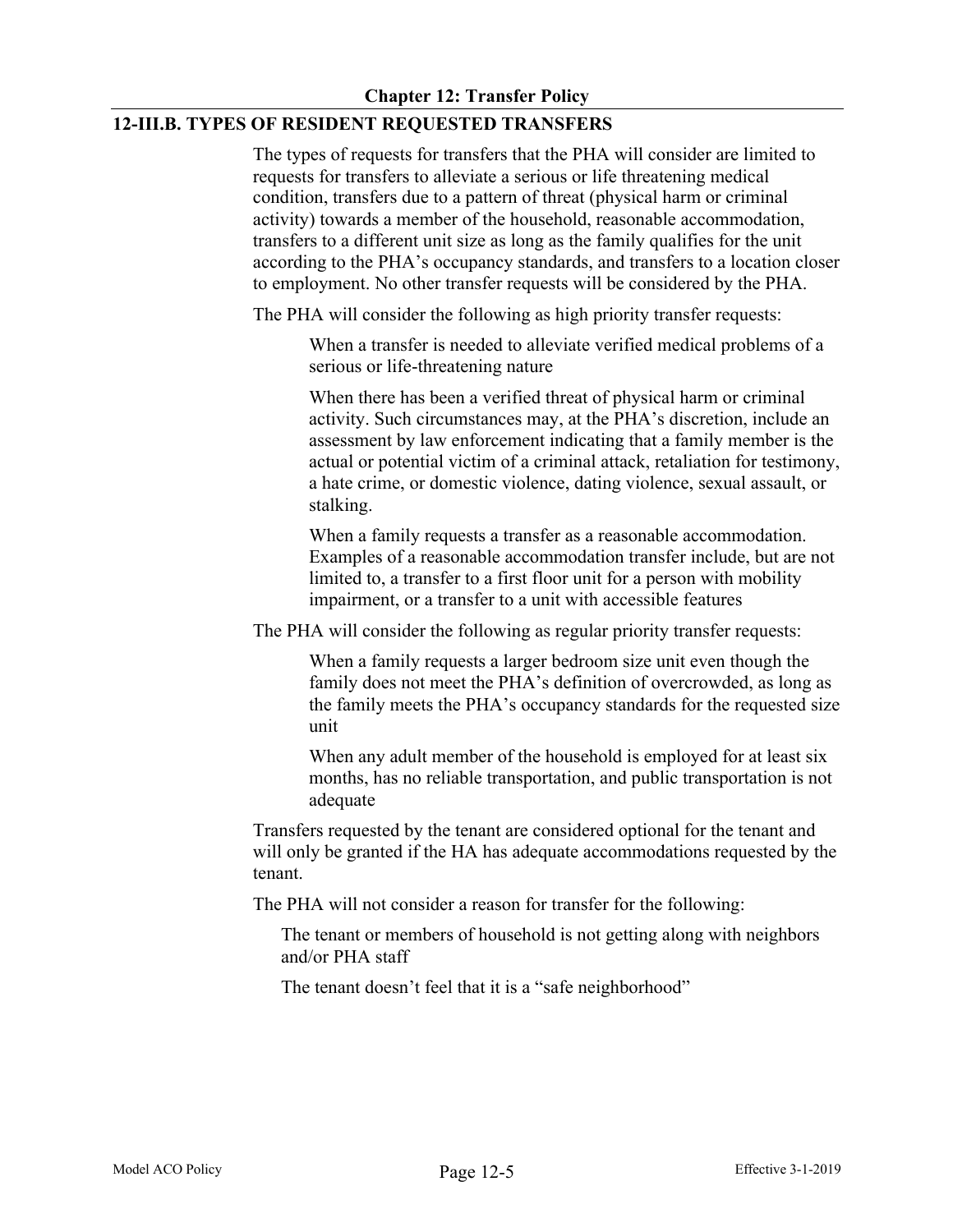# **12-III.C. ELIGIBILITY FOR TRANSFER**

Transferring residents do not have to meet the admission eligibility requirements pertaining to income or preference. However, the PHA may establish other standards for considering a transfer request [PH Occ GB, p. 150].

> Except where reasonable accommodation is being requested, the PHA will only consider transfer requests from residents that meet the following requirements:

> > Have not engaged in criminal activity that threatens the health and safety or residents and staff

Owe no back rent or other charges, or have a pattern of late payment (six late charges on account in last calendar year and/or on NPR court list more than two times in last calendar year)

Have no housekeeping lease violations or history of damaging property

Can get utilities turned on in the name of the head of household (applicable only to properties with tenant-paid utilities)

In the cases of a lease add-on, the new member of the household must be approved and added to the Dwelling Lease prior to transfer approval.

A resident with housekeeping standards violations will not be transferred until the resident passes a follow-up housekeeping inspection.

Exceptions to the good record requirement may be made when it is to the PHA's advantage to make the transfer. Exceptions may also be made when the PHA determines that a transfer is necessary to protect the health or safety of a resident who is a victim of domestic violence, dating violence, sexual assault, or stalking and who provides documentation of abuse in accordance with section 16-VII.D of this ACOP.

If a family requested to be placed on the waiting list for a unit size smaller than designated by the occupancy guidelines, the family will not be eligible to transfer to a larger size unit for a period of two years from the date of admission, unless they have a change in family size or composition, or it is needed as a reasonable accommodation.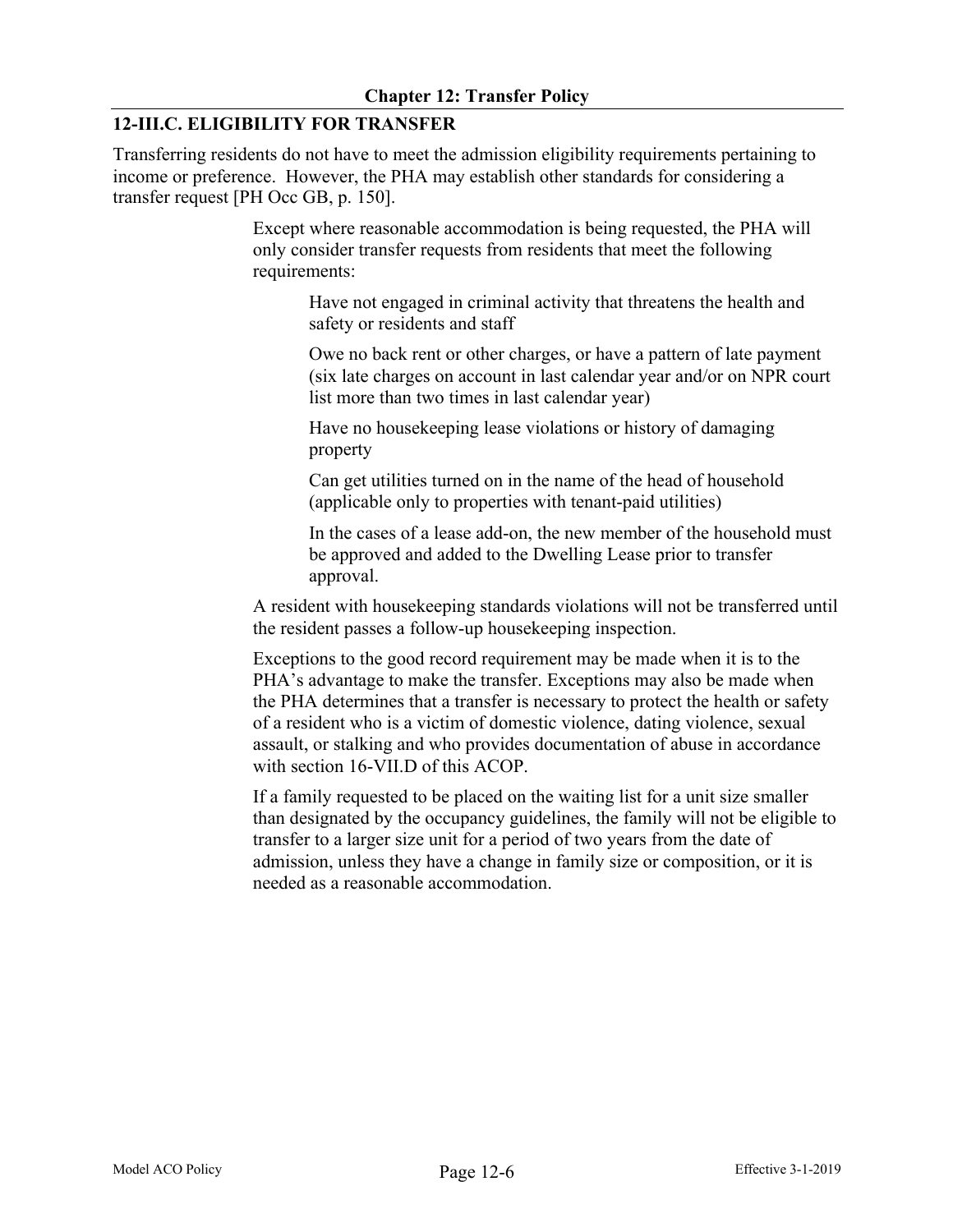### **12-III.D. SECURITY DEPOSITS**

When a family transfers from one unit to another, the PHA will transfer their security deposit to the new unit. The tenant will be billed for any maintenance or others charges due for the "old" unit, repayment agreements for "old unit" maintenance charges must be signed prior to transfer approval... Rent repayment agreements will transfer to the new unit.

# **12-III.E. COST OF TRANSFER**

The resident will bear all of the costs of any resident requested transfer s/he requests.

### **12-III.F. HANDLING OF REQUESTS**

Residents requesting transfer to another unit or development will be required to submit a written request for transfer.

In case of a reasonable accommodation transfer, the PHA will encourage the resident to make the request in writing using a reasonable accommodation request form. However, the PHA will consider the transfer request any time the resident indicates that an accommodation is needed whether or not a formal written request is submitted.

The PHA will respond by approving the transfer and putting the family on the transfer list, by denying the transfer, or by requiring more information or documentation from the family, such as documentation of domestic violence, dating violence, sexual assault, or stalking in accordance with section 16-VII.D of this ACOP.

If the family does not meet the "good record" requirements under Section 12-III.C, the manager will address the problem and, until resolved, the request for transfer will be denied.

The PHA will respond within ten (10) business days of the submission of the family's request. If the PHA denies the request for transfer, the family will be informed of its grievance rights.

# **PART IV: TRANSFER PROCESSING**

#### **12-IV.A. OVERVIEW**

Generally, families who request a transfer should be placed on a transfer list and processed in a consistent and appropriate order. The transfer process must be clearly auditable to ensure that residents do not experience inequitable treatment.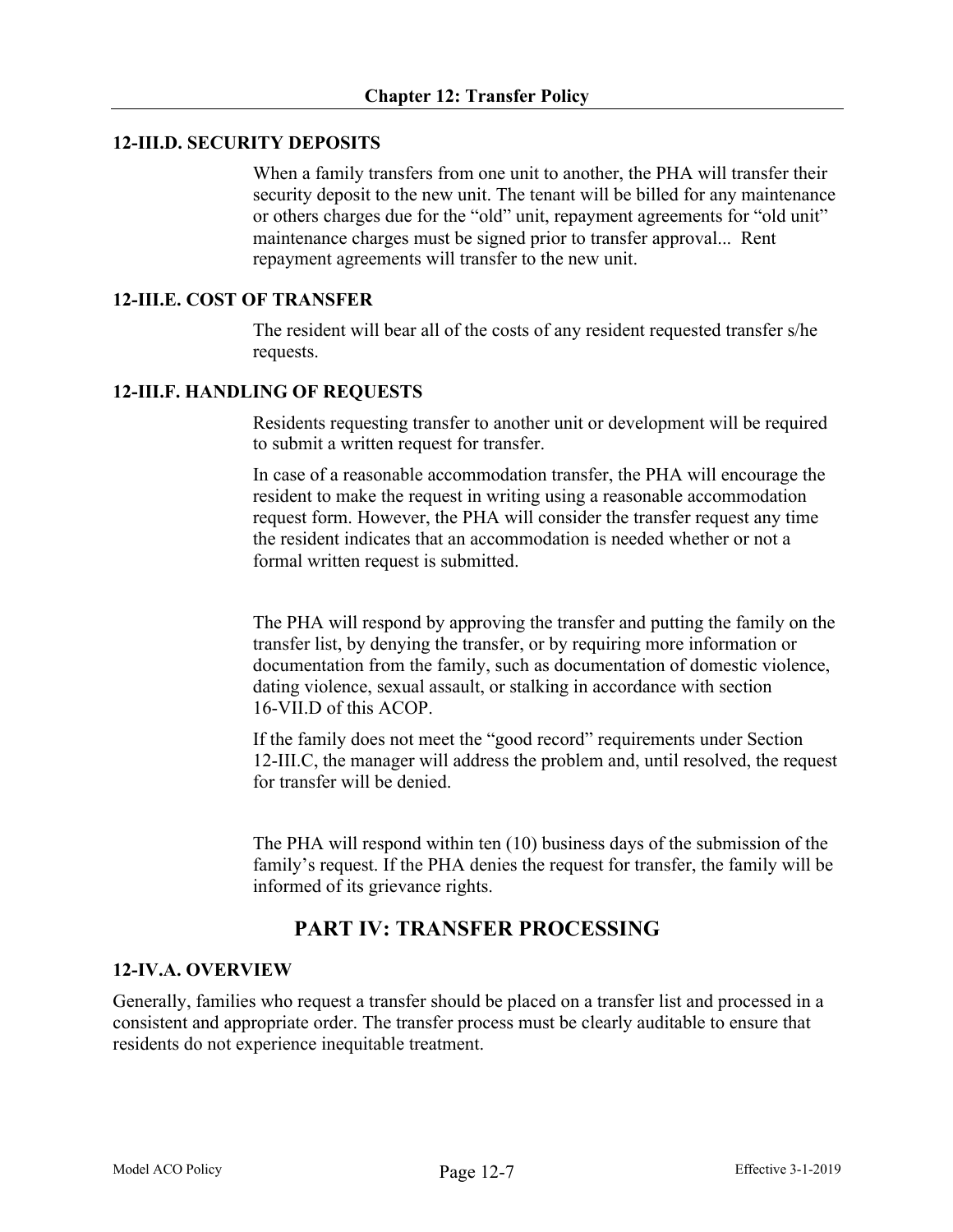# **12-IV.B. TRANSFER LIST**

The PHA will maintain a centralized transfer list to ensure that transfers are processed in the correct order and that procedures are uniform across all properties.

> Emergency transfers will not automatically go on the transfer list. Instead emergency transfers will be handled immediately, on a case by case basis. If the emergency cannot be resolved by a temporary accommodation, and the resident requires a permanent transfer, the family will be placed at the top of the transfer list.

Transfers will be processed in the following order on the waiting list:

- 1. Emergency transfers (hazardous maintenance conditions)
- 2. High-priority transfers (verified medical condition, threat of harm or criminal activity, and reasonable accommodation)
- 3. Transfers to make accessible units available
- 4. Demolition, renovation, etc.
- 5. Occupancy standards
- 6. Other PHA-required transfers
- 7. Other tenant-requested transfers

Within each category, transfers will be processed in order of the date a family was placed on the transfer list, starting with the earliest date.

With the approval of the executive director, the PHA may, on a case-by-case basis, transfer a family without regard to its placement on the transfer list in order to address the immediate need of a family in crisis.

Demolition and renovation transfers will gain the highest priority as necessary to allow the PHA to meet the demolition or renovation date.

Emergency transfers, high priority tenant requested transfers, transfers to make accessible units available, and demolition transfers will take precedence over waiting list admissions.

#### **12-IV.C. TRANSFER OFFER POLICY**

Residents will receive one offer of a transfer.

When the transfer is required by the PHA, the refusal of that offer without good cause will result in lease termination.

When the transfer has been requested by the resident, the refusal of that offer without good cause will result in the removal of the family from the transfer list. In such cases, the family must wait one year to reapply for another transfer.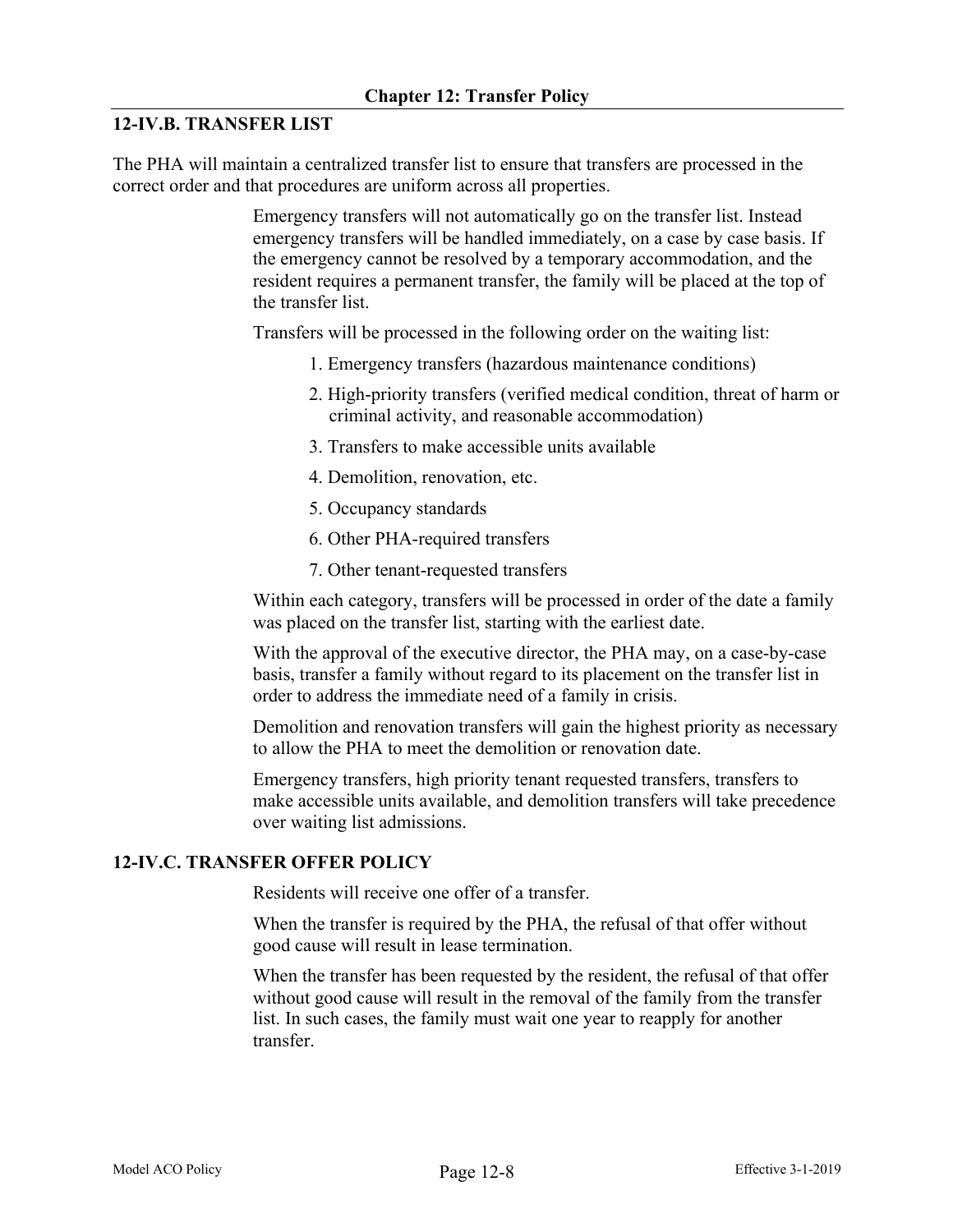# **12-IV.D. GOOD CAUSE FOR UNIT REFUSAL**

Examples of good cause for refusal of a unit offer include, but are not limited to, the following:

The family demonstrates to the PHA's satisfaction that accepting the unit offer will require an adult household member to quit a job, drop out of an educational institution or job training program, or take a child out of day care or an educational program for children with disabilities.

The family demonstrates to the PHA's satisfaction that accepting the offer will place a family member's life, health or safety in jeopardy. The family should offer specific and compelling documentation such as restraining orders, other court orders, risk assessments related to witness protection from a law enforcement agency, or documentation of domestic violence, dating violence, or stalking in accordance with section 16-VII.D of this ACOP. Reasons offered must be specific to the family. Refusals due to location alone do not qualify for this good cause exemption.

A health professional verifies temporary hospitalization or recovery from illness of the principal household member, other household members (as listed on final application) or live-in aide necessary to the care of the principal household member.

The unit is inappropriate for the applicant's disabilities, or the family does not need the accessible features in the unit offered and does not want to be subject to a 30-day notice to move.

The unit has lead-based paint and the family includes children under the age of six.

The PHA will require documentation of good cause for unit refusals.

If the family does not demonstrate to the PHA's satisfaction that it has good cause for unit refusal:

The PHA will retire Transfer request (if tenant initiated)

The PHA will retire transfer request and begin Lease Termination Action (if PHA mandated or household is deemed under housed)

# **12-IV.E. DECONCENTRATION**

If subject to deconcentration requirements, the PHA will consider its deconcentration goals when transfer units are offered. When feasible, families above the Established Income Range will be offered a unit in a development that is below the Established Income Range, and vice versa, to achieve the PHA's deconcentration goals. A deconcentration offer will be considered a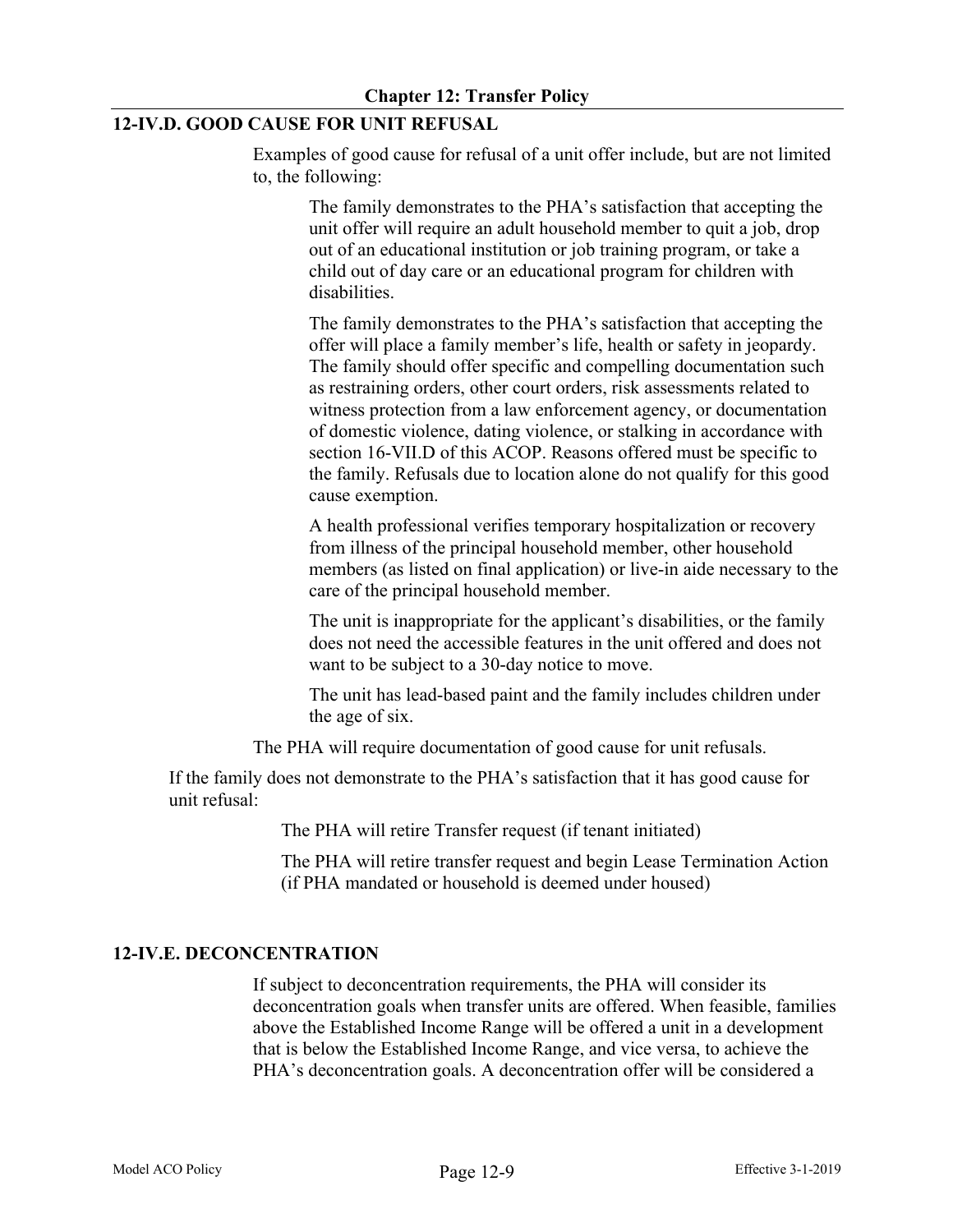"bonus" offer; that is, if a resident refuses a deconcentration offer, the resident will receive one additional transfer offer.

# **12-IV.F. REEXAMINATION POLICIES FOR TRANSFERS**

The reexamination date will be changed to the first of the month in which the transfer took place.

# **12-V.A. Inter-Program Transfer**

It shall be the policy of the KCKHA to permit the transfer between Public Housing and Housing Choice Voucher programs for the reasons and under the conditions outlined in this Chapter. Solvency of the KCKHA public housing program must be a primary consideration when evaluating a tenant request for an inter-program transfer. Public Housing unit vacancies must be avoided whenever possible in evaluating a request for transfer.

# **Inter-program transfer – a transfer from one housing program governed by one set of housing rules to a different housing program governed by a different set of rules or type of assistance.**

When an applicant is admitted to particular housing development or programs their name is removed from all other respective waiting lists. A participant desiring to transfer to another property or program may apply for a transfer by filling out the Inter-Program Transfer Application Form.

A participant of one housing development or program may not transfer to another housing program unless the household meets the eligibility criteria for that program or development.

# **Criteria for a transfer**

To be eligible for a transfer the participant must be a resident in good standing and have no lease or program violations within the last twelve months, e.g., lease/program violation, nonpayment of rent, etc. Exception will be considered in the case of a request for a reasonable accommodation or in the case of the need to reduce overcrowded conditions. However in these cases the participant's record of performance under the lease or program will be considered when reviewing the request. For public housing residents, request for reasonable accommodation will not be considered if the request can be accommodated through another public housing unit.

#### **Transfer Eligibility Process**

In determining eligibility for a transfer, an inspection of the participant's unit may be conducted by the housing inspector to determine if there are any program or lease violations. The inspection will be conducted using current HUD inspection requirements. Program staff may accompany the inspector and participate in the inspection.

Prior to approval of a transfer request all participant accounts must be brought current. The Housing Choice Voucher staff processing the transfer request will review participant accounts and notify the participant of any outstanding balances. The Housing Choice Voucher staff will also notify the tenant of any security deposit responsibility that must be satisfied prior to taking possession of a new unit as part of the Inter-Program transfer offer.